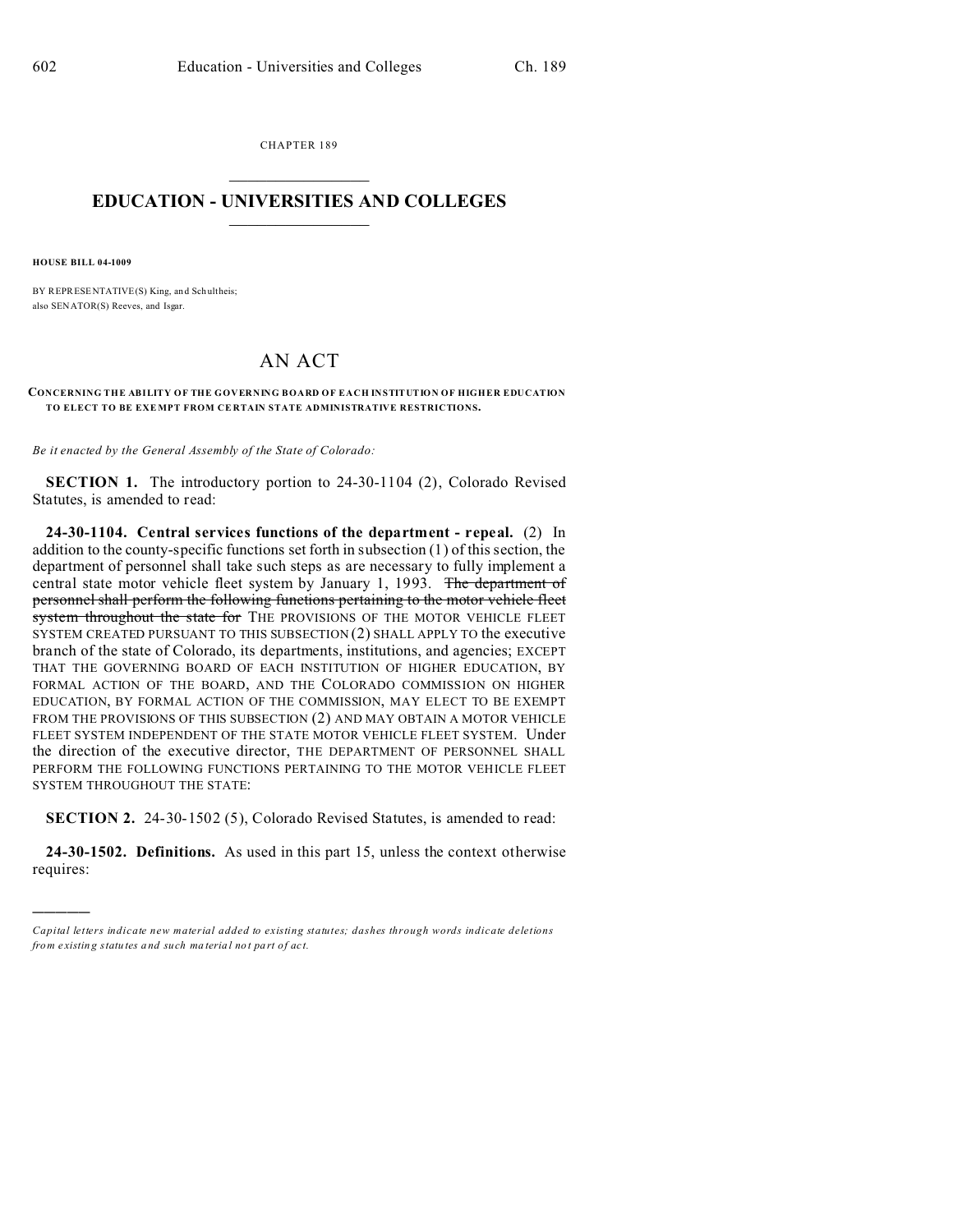(5) (a) "State agency" means any principal department of the state, any state agency, institution, or hospital, any board, commission, advisory board, or other entity established by law within or as an advisory to any existing state department, institution, or agency, and any state-supported institution of higher education or other instrumentality thereof, except as provided in PARAGRAPH (b) OF THIS SUBSECTION (5) AND IN section 24-30-1517 (2), and the legislative and judicial departments of the state. The term also includes the Colorado state fair authority created pursuant to section 35-65-401, C.R.S., and any conservation district organized and certified pursuant to article 70 of title 35, C.R.S.; except that, in the case of conservation districts, such inclusion under the risk management fund is only for the purpose of liability protection as defined in subsection (4.3) of this section.

(b) THE GOVERNING BOARD OF EACH INSTITUTION OF HIGHER EDUCATION, BY FORMAL ACTION OF THE GOVERNING BOARD, AND THE COLORADO COMMISSION ON HIGHER EDUCATION, BY FORMAL ACTION OF THE COMMISSION, MAY ELECT TO BE EXCLUDED FROM THE MEANING OF "STATE AGENCY" PURSUANT TO THIS SUBSECTION (5) ANDMAY OBTAIN A RISK MANAGEMENT PROGRAM INDEPENDENT OF THE PROGRAM CREATED PURSUANT TO THIS PART 15. NOTHING IN THIS PARAGRAPH (b) SHALL BE CONSTRUED TO AFFECT THE EXEMPT STATUS OF ANY INSTITUTION IN THE UNIVERSITY OF COLORADO SYSTEM, INCLUDING THE UNIVERSITY OF COLORADO AT BOULDER, DENVER, AND COLORADO SPRINGS, AND THE UNIVERSITY OF COLORADO HEALTH SCIENCES CENTER, FROM THE STATE RISK MANAGEMENT SYSTEM PURSUANT TO SECTION 24-30-1517 (2), OR TO REQUIRE THE GOVERNING BOARD OF ANY SUCH INSTITUTION IN THE UNIVERSITY OF COLORADO SYSTEM TO TAKE FORMAL ACTION IN ORDER TO BE EXEMPT FROM THE DEFINITION OF "STATE AGENCY".

**SECTION 3.** Part 15 of article 30 of title 24, Colorado Revised Statutes, is amended BY THE ADDITION OF A NEW SECTION to read:

**24-30-1503.5. Risk management system - independent program.** (1) IF AN INSTITUTION OF HIGHER EDUCATION OR THE COLORADO COMMISSION ON HIGHER EDUCATION ELECTS TO BE EXCLUDED FROM THE MEANING OF "STATE AGENCY" AND TO OBTAIN AN INDEPENDENT RISK MANAGEMENT PROGRAM PURSUANT TO SECTION 24-30-1502(5)(b), SUCH INSTITUTION OR COMMISSION SHALL CONDUCT AN ANALYSIS OF THE INSTITUTION'S OR COMMISSION'S ABILITY TO PROVIDE WORKERS' COMPENSATION AND THE ESTIMATED PROPERTY AND LIABILITY LOSSES, INSURANCE COSTS, AND ADMINISTRATIVE COSTS OF RISK MANAGEMENT THAT THE INSTITUTION OR COMMISSION WILL INCUR BY IMPLEMENTING AN INDEPENDENT PROGRAM.

(2) BEFORE ANY INSTITUTION OF HIGHER EDUCATION OR THE COLORADO COMMISSION ON HIGHER EDUCATION IMPLEMENTS AN INDEPENDENT RISK MANAGEMENT PROGRAM, THE INSTITUTION OR COMMISSION, AS APPLICABLE, SHALL SUBMIT A WRITTEN REPORT DETAILING THE FINDINGS OF THE ANALYSIS CONDUCTED PURSUANT TO SUBSECTION (1) OF THIS SECTION TO THE PRESIDENT OF THE SENATE, THE SPEAKER OF THE HOUSE OF REPRESENTATIVES, THE MAJORITY AND MINORITY LEADERS OF THE SENATE AND THE HOUSE OF REPRESENTATIVES, THE MEMBERS OF THE JOINT BUDGET COMMITTEE, AND THE MEMBERS OF THE BUSINESS AFFAIRS AND LABOR COMMITTEE OF THE SENATE AND THE HOUSE OF REPRESENTATIVES.

## (3) IN THE EVENT THAT AN INSTITUTION OF HIGHER EDUCATION OR THE COLORADO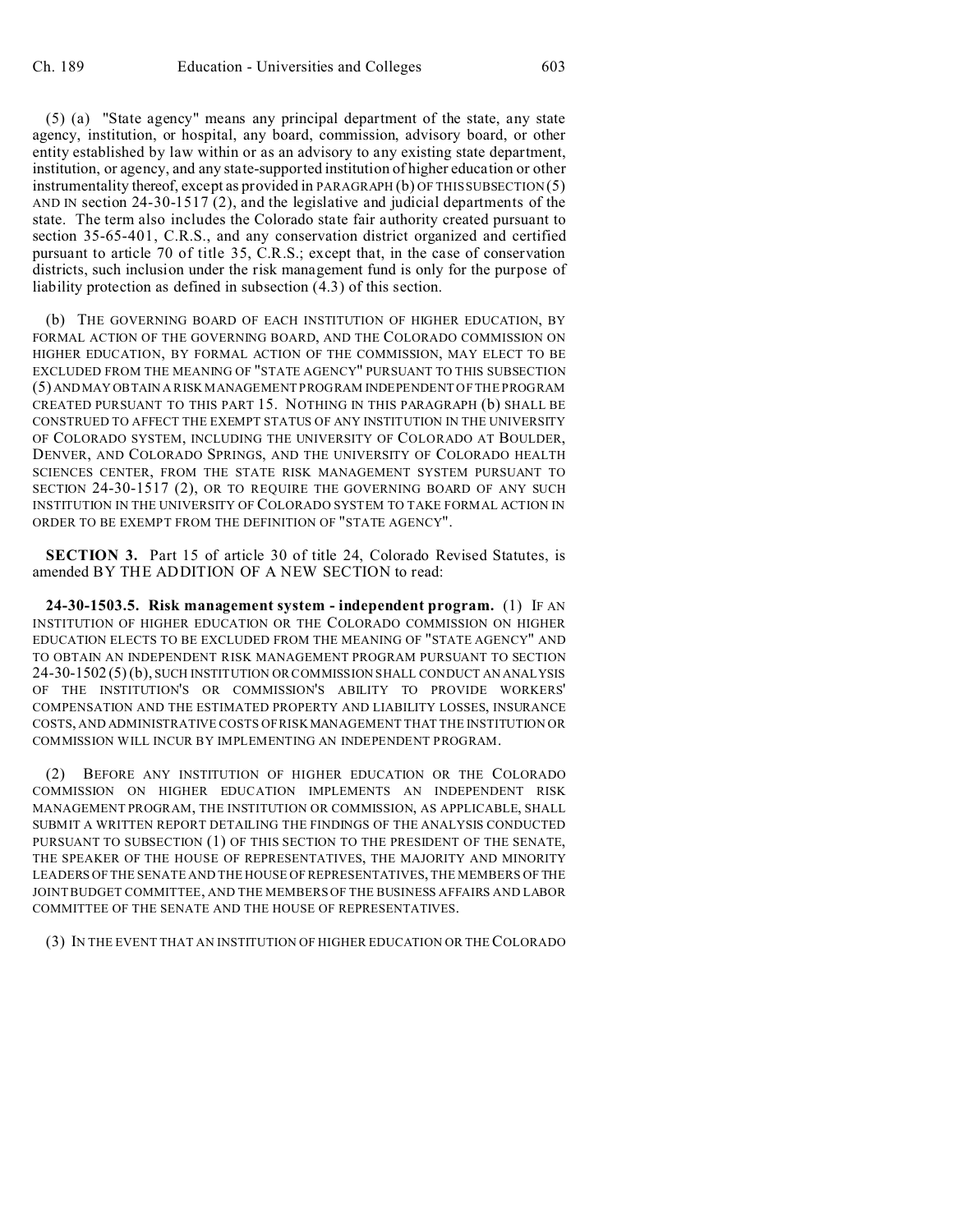COMMISSION ON HIGHER EDUCATION IMPLEMENTS AN INDEPENDENT RISK MANAGEMENT PROGRAM, THE INSTITUTION OR COMMISSION SHALL CONDUCT THE ANALYSIS AND SUBMITTHEREPORT REQUIRED PURSUANT TO THIS SECTION WITHIN THE EXISTING RESOURCES OF THE INSTITUTION OR COMMISSION, AS APPLICABLE.

**SECTION 4.** 24-30-1504 (1) (m), Colorado Revised Statutes, is amended to read:

**24-30-1504. Powers and duties of the department.** (1) The department of personnel shall have the following powers and duties:

(m) On and after July 1, 2001, to establish and administer a statewide database and uniform reporting system to track employment claims brought against state agencies and the losses incurred as a result of such claims, except as excluded by section  $24-30-1517$  (2) PURSUANT TO SECTIONS 24-30-1502 (5) (b) AND 24-30-1517 (2).

**SECTION 5.** The introductory portion to 24-30-1505 (1) (a) (V), Colorado Revised Statutes, is amended to read:

**24-30-1505. Powers of the executive director.** (1) In order to perform the powers and duties set forth in this part 15, the executive director shall exercise the following powers:

(a) Supervise the development and administration of the following risk management programs:

(V) The pilot program described in section 24-30-1504 (1) (l) and the statewide database and uniform tracking system described in section 24-30-1504 (1) (m) for the purpose of tracking employment claims brought against state agencies and the losses incurred as a result of such claims, except as excluded by section 24-30-1517 (2) PURSUANT TO SECTIONS 24-30-1502 (5) (b) AND 24-30-1517 (2). In developing and administering such programs, the executive director may:

**SECTION 6.** 24-30-1517 (2), Colorado Revised Statutes, is amended to read:

**24-30-1517. Applicability.** (2) Nothing in this part 15 shall apply to the university of Colorado SYSTEM, INCLUDING THE UNIVERSITY OF COLORADO at Boulder, Denver, and Colorado Springs and the university of Colorado health sciences center.

**SECTION 7.** 24-101-105 (1), Colorado Revised Statutes, is amended to read:

**24-101-105. Application of this code.** (1) This code shall apply to all publicly funded contracts entered into by all governmental bodies of the executive branch of this state; except that this code shall not apply to the procurement of bridge and highway construction nor to OR TO contracts for unsolicited or comparable proposals for public-private initiatives under section 43-1-1203, C.R.S. THE GOVERNING BOARD OF EACH INSTITUTION OF HIGHER EDUCATION, BY FORMAL ACTION OF THE BOARD, AND THE COLORADO COMMISSION ON HIGHER EDUCATION, BY FORMAL ACTION OF THE COMMISSION, MAY ELECT TO BE EXEMPT FROM THE PROVISIONS OF THIS CODE AND MAY ENTER INTO CONTRACTS INDEPENDENT OF THE TERMS SPECIFIED